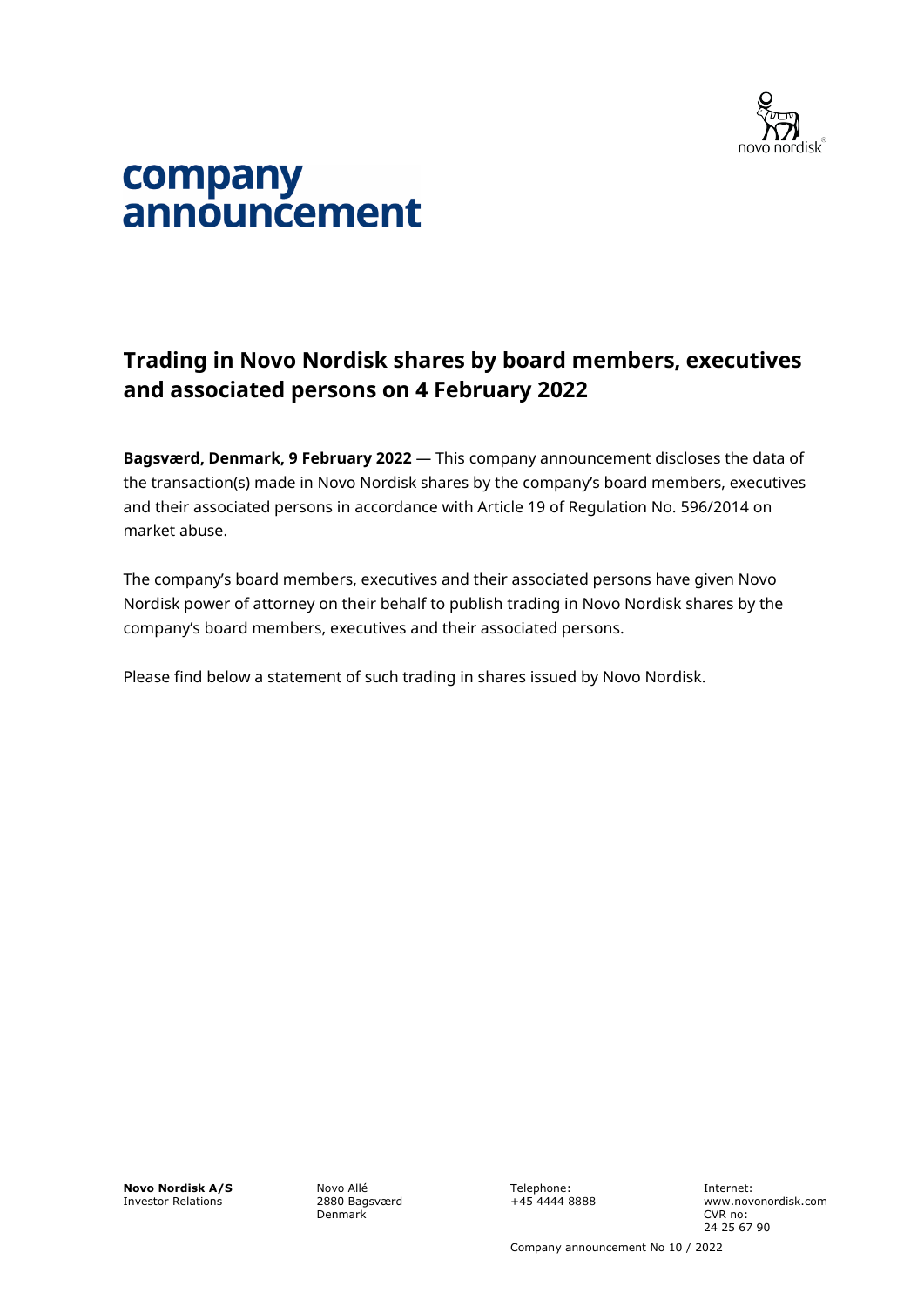| 1                       | Details of the person discharging managerial responsibilities/person closely<br>associated |                                                       |  |
|-------------------------|--------------------------------------------------------------------------------------------|-------------------------------------------------------|--|
| a)                      | Name of the Board                                                                          | Doug Langa                                            |  |
|                         | member/Executive/Associated Person                                                         |                                                       |  |
| $\overline{2}$          | <b>Reason for the notification</b>                                                         |                                                       |  |
| a)                      | Position/status                                                                            | Executive vice president, North America<br>Operations |  |
| b)                      | <b>Initial notification/Amendment</b>                                                      | Initial notification                                  |  |
| $\overline{\mathbf{3}}$ | <b>Details of the issuer</b>                                                               |                                                       |  |
| a)                      | Name                                                                                       | Novo Nordisk A/S                                      |  |
| b)                      | LEI                                                                                        | 549300DAQ1CVT6CXN342                                  |  |
| $\overline{\mathbf{4}}$ | <b>Details of the transaction(s)</b>                                                       |                                                       |  |
| a)                      | Description of the financial instrument,<br>type of instrument,                            | <b>ADRs</b>                                           |  |
|                         | <b>Identification code</b>                                                                 | <b>NVO</b>                                            |  |
| b)                      | Nature of the transaction                                                                  | <b>Purchase of ADRs</b>                               |  |
| $\mathsf{C}$            | Price(s) and volume(s)                                                                     |                                                       |  |
|                         |                                                                                            | Volume(s)<br>Price(s)                                 |  |
|                         |                                                                                            | 1,931.7 ADRs<br>DKK 647.41                            |  |
|                         |                                                                                            |                                                       |  |
|                         |                                                                                            |                                                       |  |
| d)                      | Aggregated information                                                                     |                                                       |  |
|                         | Aggregated volume                                                                          | 1,931.7 ADRs                                          |  |
|                         | Price                                                                                      | DKK 647.41                                            |  |
| e)                      | Date of the transaction                                                                    | 2022-02-04                                            |  |
| f)                      | Place of the transaction                                                                   | New York Stock Exchange                               |  |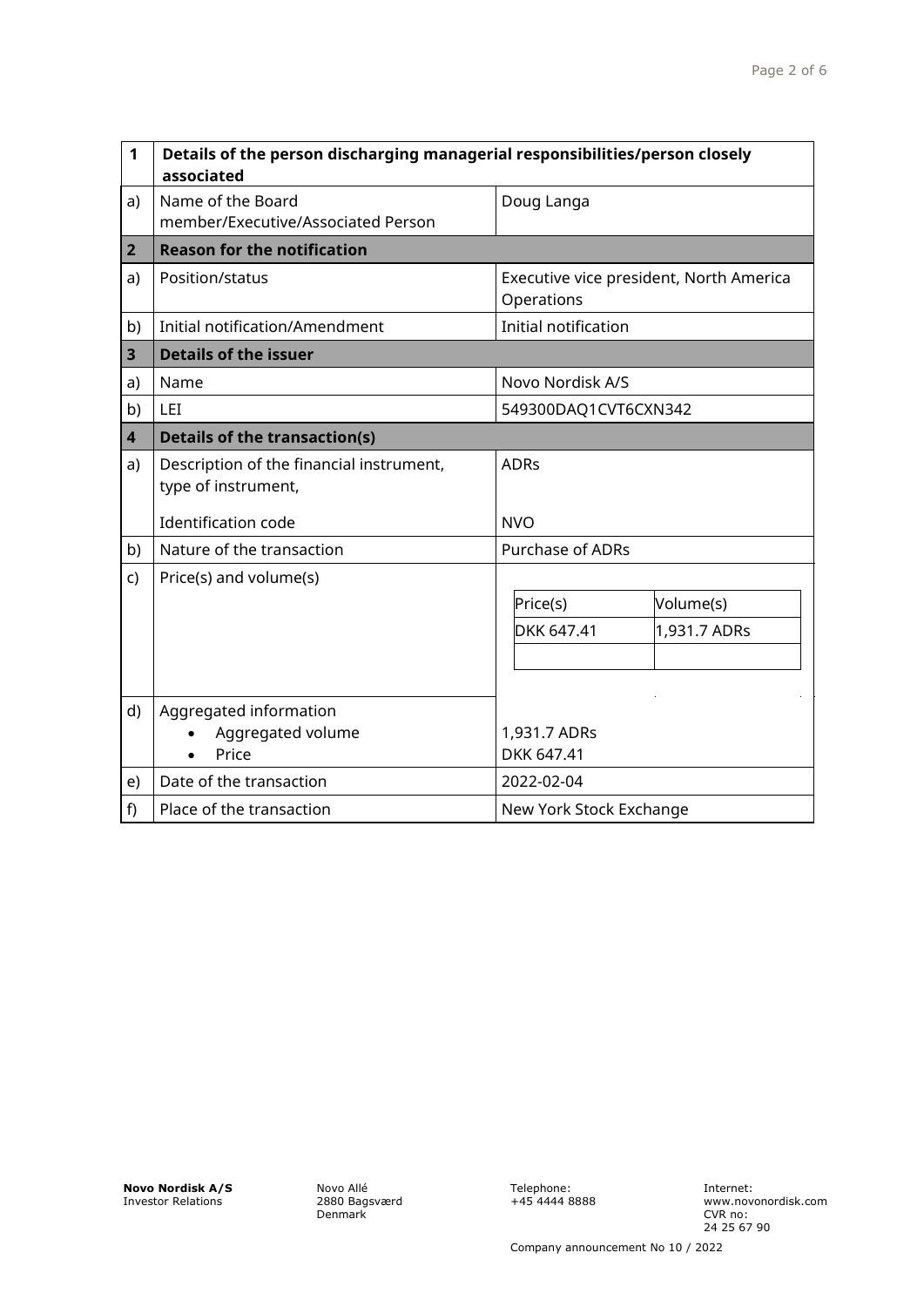| $\mathbf{1}$            | Details of the person discharging managerial responsibilities/person closely<br>associated |                                                       |  |  |
|-------------------------|--------------------------------------------------------------------------------------------|-------------------------------------------------------|--|--|
| a)                      | Name of the Board<br>member/Executive/Associated Person                                    | Doug Langa                                            |  |  |
| $\overline{2}$          | <b>Reason for the notification</b>                                                         |                                                       |  |  |
| a)                      | Position/status                                                                            | Executive vice president, North America<br>Operations |  |  |
| b)                      | <b>Initial notification/Amendment</b>                                                      | Initial notification                                  |  |  |
| 3                       | <b>Details of the issuer</b>                                                               |                                                       |  |  |
| a)                      | Name                                                                                       | Novo Nordisk A/S                                      |  |  |
| b)                      | LEI                                                                                        | 549300DAQ1CVT6CXN342                                  |  |  |
| $\overline{\mathbf{4}}$ | <b>Details of the transaction(s)</b>                                                       |                                                       |  |  |
| a)                      | Description of the financial instrument,<br>type of instrument,                            | <b>ADRs</b>                                           |  |  |
|                         | <b>Identification code</b>                                                                 | <b>NVO</b>                                            |  |  |
| b)                      | Nature of the transaction                                                                  | Sale of ADRs                                          |  |  |
| $\mathsf{C}$            | Price(s) and volume(s)                                                                     |                                                       |  |  |
|                         |                                                                                            | Price(s)<br>Volume(s)                                 |  |  |
|                         |                                                                                            | <b>22.3 ADRs</b><br>DKK 647.24                        |  |  |
|                         |                                                                                            |                                                       |  |  |
|                         |                                                                                            |                                                       |  |  |
| d)                      | Aggregated information<br>Aggregated volume<br>Price                                       | 22.3 ADRs<br>DKK 647.24                               |  |  |
| e)                      | Date of the transaction                                                                    | 2022-02-04                                            |  |  |
| f)                      | Place of the transaction                                                                   | New York Stock Exchange                               |  |  |

**Novo Nordisk A/S** Investor Relations

Novo Allé 2880 Bagsværd Denmark

Telephone: +45 4444 8888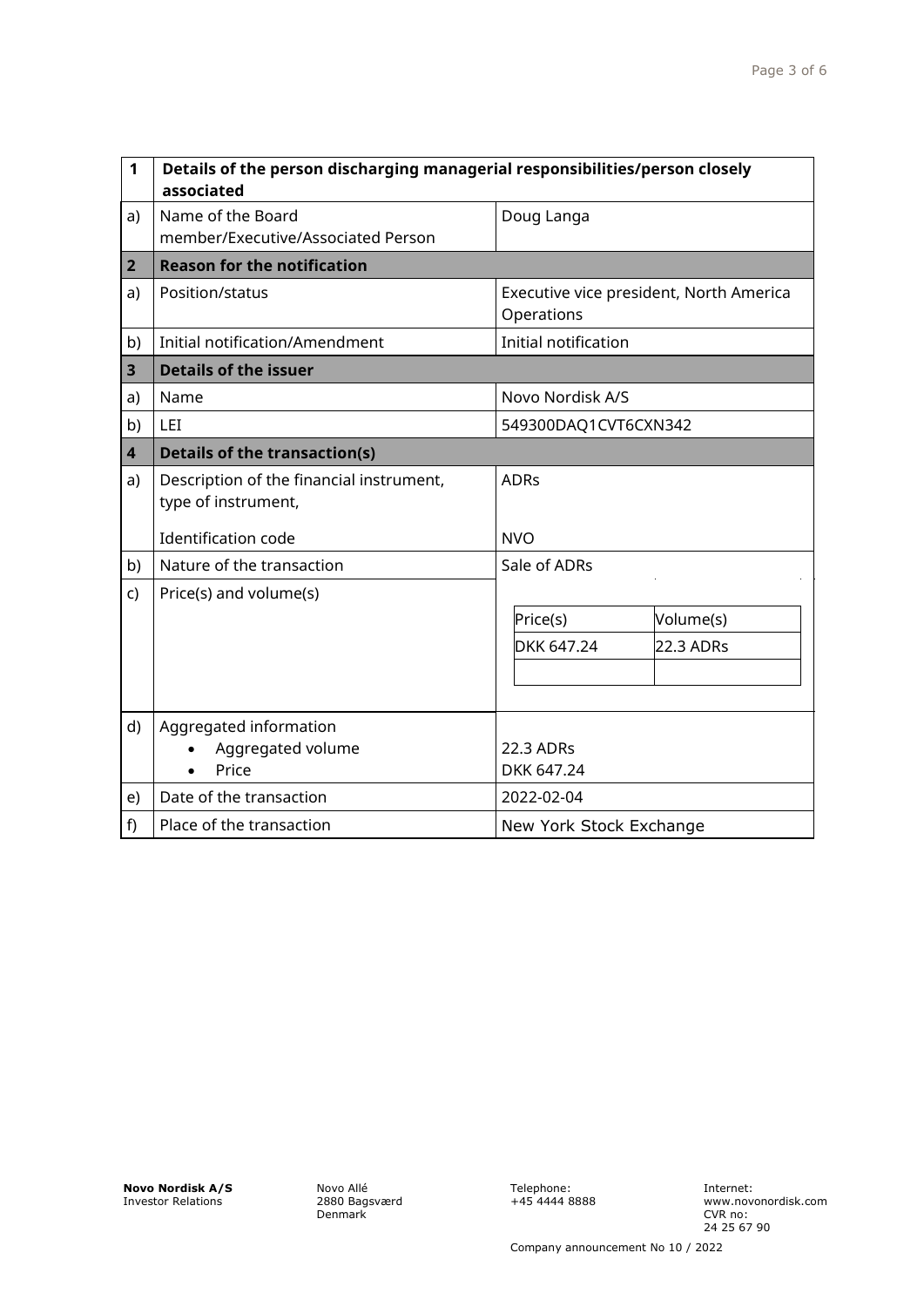| 1                       | Details of the person discharging managerial responsibilities/person closely<br>associated |                                                       |  |
|-------------------------|--------------------------------------------------------------------------------------------|-------------------------------------------------------|--|
| a)                      | Name of the Board                                                                          | Doug Langa                                            |  |
|                         | member/Executive/Associated Person                                                         |                                                       |  |
| $\overline{2}$          | <b>Reason for the notification</b>                                                         |                                                       |  |
| a)                      | Position/status                                                                            | Executive vice president, North America<br>Operations |  |
| b)                      | <b>Initial notification/Amendment</b>                                                      | Initial notification                                  |  |
| $\overline{\mathbf{3}}$ | <b>Details of the issuer</b>                                                               |                                                       |  |
| a)                      | Name                                                                                       | Novo Nordisk A/S                                      |  |
| b)                      | LEI                                                                                        | 549300DAQ1CVT6CXN342                                  |  |
| $\overline{\mathbf{4}}$ | <b>Details of the transaction(s)</b>                                                       |                                                       |  |
| a)                      | Description of the financial instrument,<br>type of instrument,                            | <b>ADRs</b>                                           |  |
|                         | <b>Identification code</b>                                                                 | <b>NVO</b>                                            |  |
| b)                      | Nature of the transaction                                                                  | <b>Purchase of ADRs</b>                               |  |
| C)                      | Price(s) and volume(s)                                                                     |                                                       |  |
|                         |                                                                                            | Volume(s)<br>Price(s)                                 |  |
|                         |                                                                                            | 510.4 ADRs<br>DKK 647.59                              |  |
|                         |                                                                                            |                                                       |  |
|                         |                                                                                            |                                                       |  |
| d)                      | Aggregated information                                                                     |                                                       |  |
|                         | Aggregated volume                                                                          | 510.4 ADRs                                            |  |
|                         | Price                                                                                      | DKK 647.59                                            |  |
| e)                      | Date of the transaction                                                                    | 2022-02-04                                            |  |
| f                       | Place of the transaction                                                                   | New York Stock Exchange                               |  |

Telephone: +45 4444 8888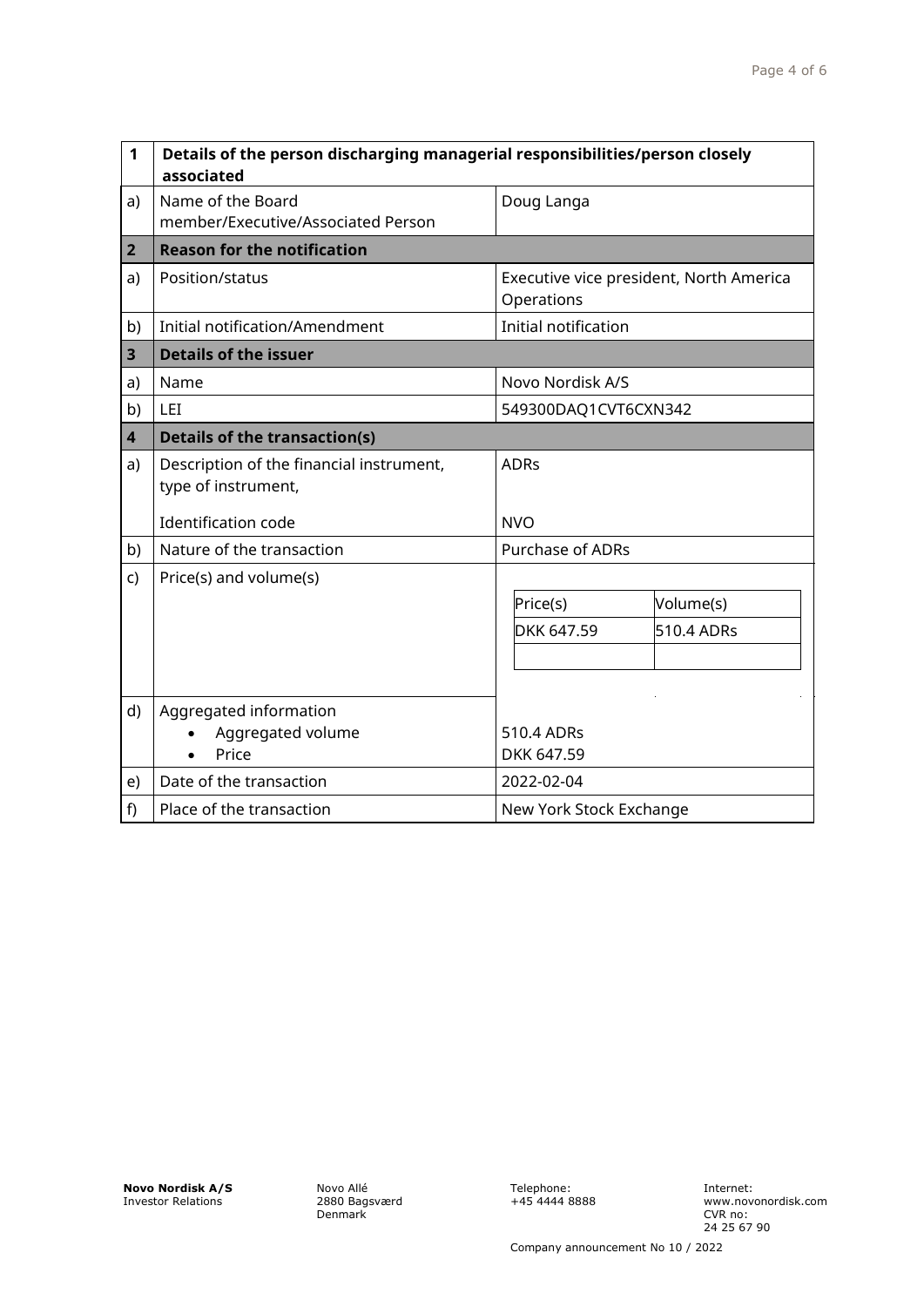# **Definitions and background information:**

#### **Publication**

Publication shall take place no later than three working days after the trading by board members, executives or their associated persons. Publication is only required when the total amount of transactions of a specific board member/executive or his/her associated persons in any one calendar year has reached EUR 20,000 (calculated individually).

#### **Who are board members, executives and associated persons?**

Board members and executives are members of the Board of Directors and Executive Management, respectively, of Novo Nordisk A/S. Associated persons are defined as the following persons associated to a board member/executive: 1) spouse or cohabitant, 2) children under the age of 18 years, 3) Other relatives defined as brothers, sisters, parents, grandparents, children, grandchildren, cousins etc. who have shared the same household with a board member or executive for a period of at least one year on the date of the given transaction and 4) any legal persons, trust, or partnership, the managerial responsibilities of which are discharged by a board member/executive or by a person referred to in items 1)-3) above, or which is directly or indirectly controlled by such a person, or which is set up for the benefit of such a person, or the economic interests of which are substantially equivalent to those of such a person.

# **What is trading/transaction?**

Trading is any kind of transaction, including shares and share related securities purchased or otherwise acquired, sold or otherwise disposed, gifts, mortgages, heritage and grants, allotments and exercise of options.

## **What is financial instrument and ID code?**

Financial instrument includes shares listed on the Nasdaq Copenhagen and ADRs listed on New York Stock Exchange, except for ADRs held in 401(k) retirement plan by US-based employees. The ID code is the code (ISIN DK0060534915) of the Novo Nordisk share on the Nasdaq Copenhagen or the code (NVO) on New York Stock Exchange.

# **What is date and place of transaction?**

Date of transaction is the actual transaction date. The place of transaction is the actual place of transaction, i.e. Nasdaq Copenhagen or New York Stock Exchange.

# **What is the volume and price of transaction and aggregated information?**

The volume of transaction is the number of shares (of DKK 0.20 nominal value) or other financial instruments traded. In case of a single transaction the price is the price of that single transaction. In case of multiple transactions, when the transactions relate to the same financial instrument, are of the same nature, are executed on the same day and are executed on the same place, the volume must be aggregated. The price of the aggregated transactions is the weighted average price.

The exchange rate of the Danish Central Bank (Nationalbanken) on the date of transaction is used for calculating the transaction value in DKK in case of ADRs listed on New York Stock Exchange.

*Novo Nordisk is a leading global healthcare company, founded in 1923 and headquartered in Denmark. Our purpose is*  to drive change to defeat diabetes and other serious chronic diseases such as obesity and rare blood and endocrine

**Novo Nordisk A/S** Investor Relations

Novo Allé 2880 Bagsværd Denmark

Telephone: +45 4444 8888 Internet: www.novonordisk.com CVR no: 24 25 67 90

Company announcement No 10 / 2022